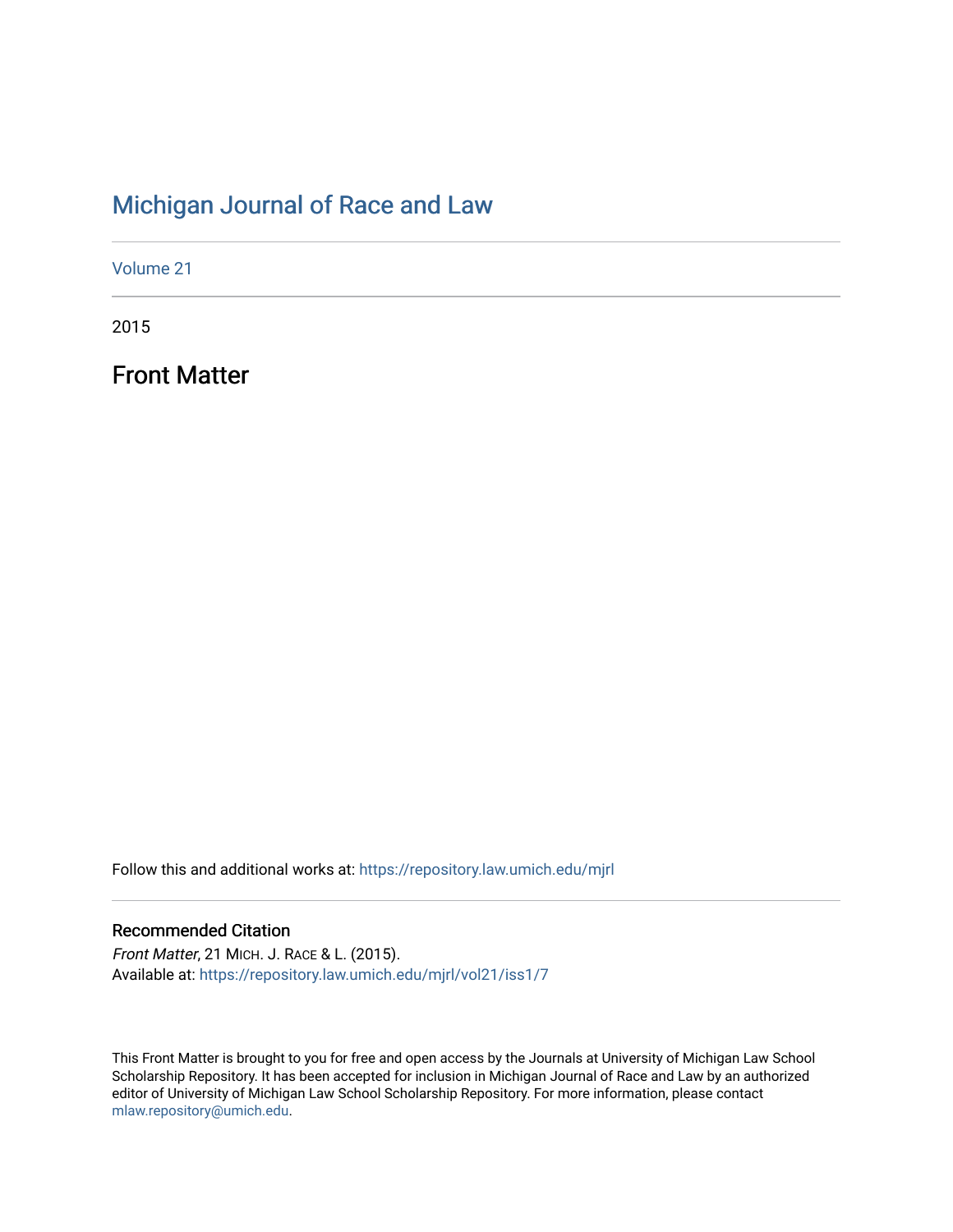**MICHIGAN JOURNAL** OF **RACE &** LAw Volume **21 \*** Issue **1 \*** Fall **2015**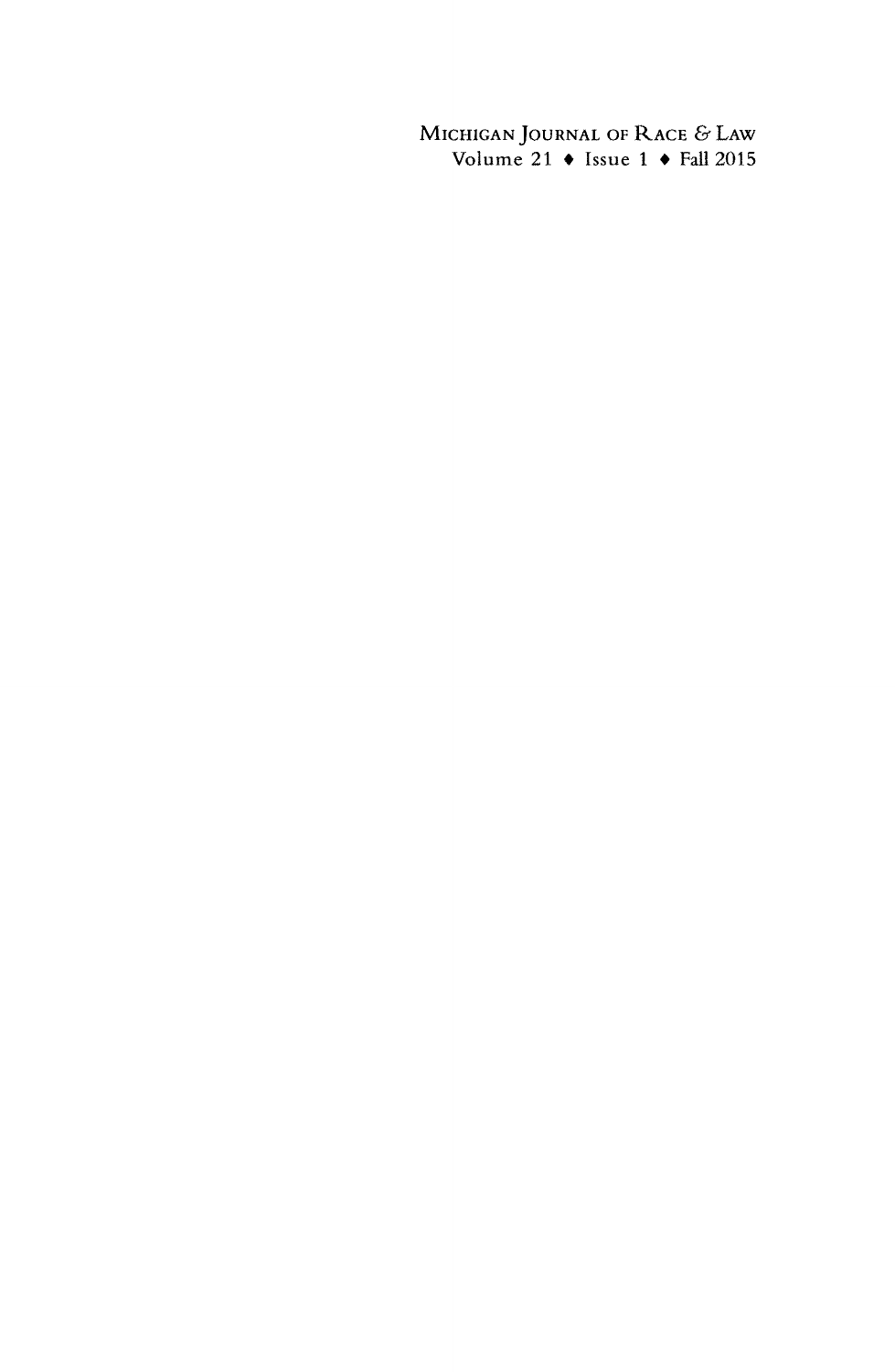### **CITE AS:** 21 MICH.J. **RACE &** L. **- (2015)**

Except where otherwise expressly provided, the author of each piece of scholarship in this issue has granted permission for copies of that scholarship to be made in whole or in part **by** nonprofit institutions for educational use, including distribution to students, provided that (i) copies are distributed at or below cost; (ii) copies identify the author, the *journal,* the volume, the number of the first page, and the year of the publication; (iii) proper notice of copyright is affixed to each copy, attributing copyright to the author.

Published biannually in Ann Arbor, Michigan, **by** student editors of the University of Michigan Law School. Postage paid in Lincoln, Nebraska **68521.** Printed at Joe Christensen, Inc., Lincoln, Nebraska **68521.**

#### **SUBSCRIPTION INFORMATION**

Copies of the current volume, which contains two issues, may be obtained directly from the *journal* at a cost of **\$35.00** for subscribers within the **U.S.** and \$40.00 for subscribers outside the **U.S.** (including Canada). Subscriptions are renewed automatically unless the *Journal* is notified to the contrary prior to expiration. Subscribers must report the non-receipt of copies within six months of the mailing date. To subscribe to the *Michigan Journal of Race & Law*, please contact the Business Manager at the address or phone number below.

> **EDITORIAL AND BUSINESS OFFICES** *Michigan journal of Race & Law* University of Michigan Law School **625** South State Street Ann Arbor, Michigan **48109-1215**

Subscription Inquiries: MJRL-Business@umich.edu Editorial Staff: (734) 763-4421 FAX: (734) 764-6043 http://nijrl.org/

#### **INDIVIDUAL AND BACK ISSUES**

Copies of individual issues from the current volume can be obtained directly from the *Journal* for \$15.00 each. Back issues in complete sets, volumes, or single issues can be obtained from William **S.** Hein **&** Co., Inc., **2350** North Forest Road, Getzville, NewYork 14068-Telephone **(716) 882-2600.** Back issues are also available in PDF format through HeinOnline at http://heinonline.org.

#### **INFORMATION FOR AUTHORS**

We encourage the submission of unsolicited manuscripts for publication. Manuscripts should be submitted electronically via the Scholastica online submission system, available at https://scholasticahq.com. Citations should generally conform to *The Bluebook:A Uniform System of Citation* (20th ed. **2015).** English usage should generally conform to *The Chicago Manual of Style* (16th ed. 2010).

**ISSN 1095-2721**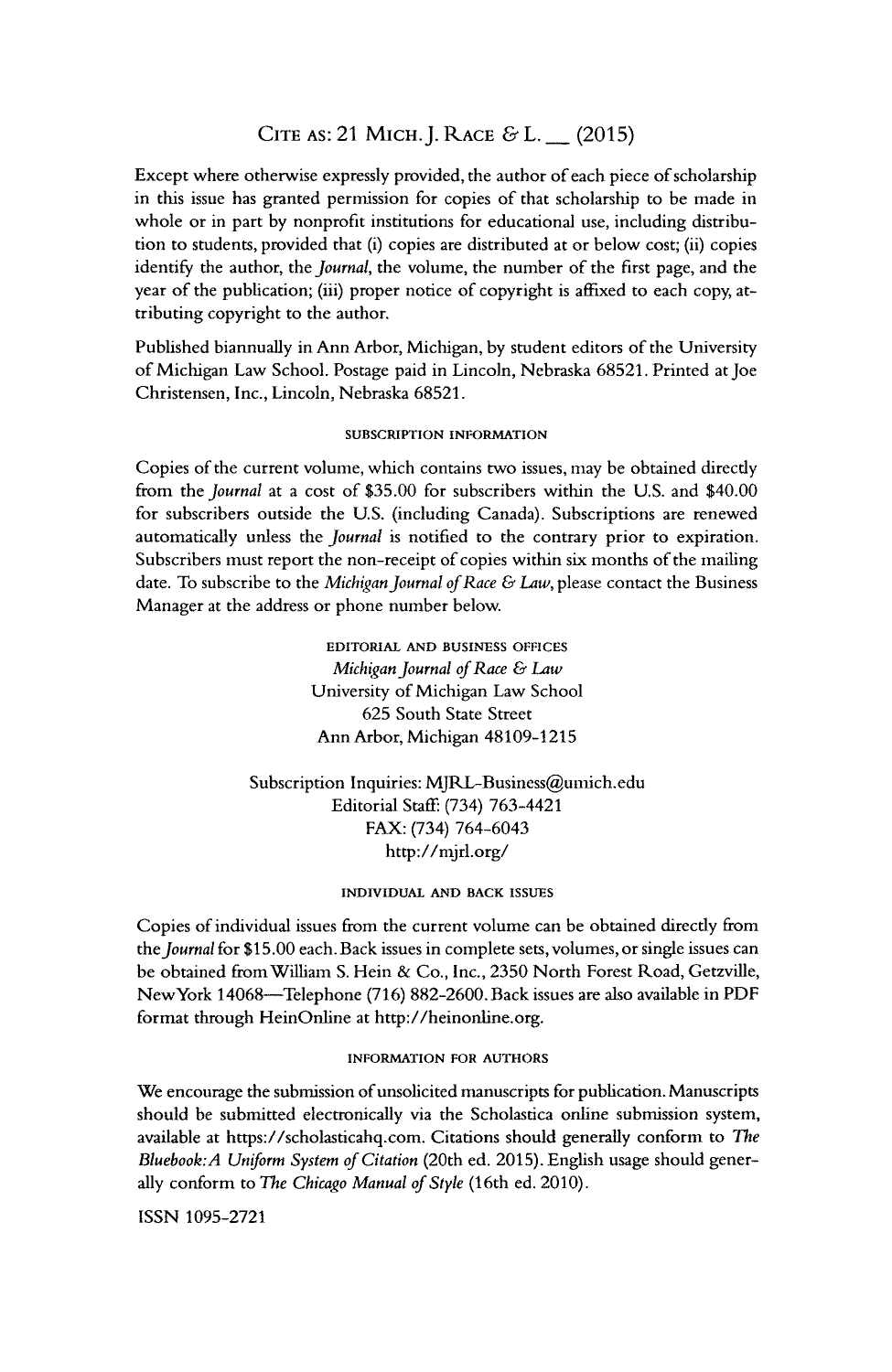

# Michigan Journal of Race & Law

#### **Volume 21 Editorial Board**

Editor-in-Chief Christianna Kyriacou

> *Managing Editor* Rebecca Salley

Executive Articles Editor Peter Calloway

Race **&** Curriculum Editor Britney **A.** Litdes

Tori Campbell Lauren Dansey Alanna Farber

Laura Connelly Hunter Cox Zachary Fichtenbaum

> Luis Arias Javed Basu-Kesselman Raina Bhatt Breanma Caldwell Hazel Caldwell-Kuru Brittany Chiang Dan Cho Jennifer Chun

Production Editor Lauren C.Tortorella

*Symposium Editor* Jessica Gingold

Executive Editors Mitchel Garnett Nicolas Kabat Gabrielle McKee Armanda Merkwae

Contributing Editors Luis **E.** Gomez Jacob Hogg Shinyoung Helen Hwang Kevin Kim

*Associate* Editors LaToya Felton Anmanda Grill Emmanuela Jean-Etienne Katie Joh Matthew Johnson Andrew Jordan Saeeda Joseph-Charles Amy Luong

Executive Notes Editor Stephanie Marshak

*Online Publications* Editor Reid T. Murdoch

> Tim Pavelka Alison Rogers Daniela Tagtachian

Matthew Tannenbaum Ting (Kathy) Wang MauriceYoukanna

Rebeca Ontiveros-Chavez Jackie Pilcowitz Serena Rabie Jason Raylesberg Thomas Topping Andrew VanEgmond Austin Webbert Dana Ziegler

*Manager* Jessica L. Hanes

*Editorial Assistants* Catherine T. Leggieri Barbara LVibbert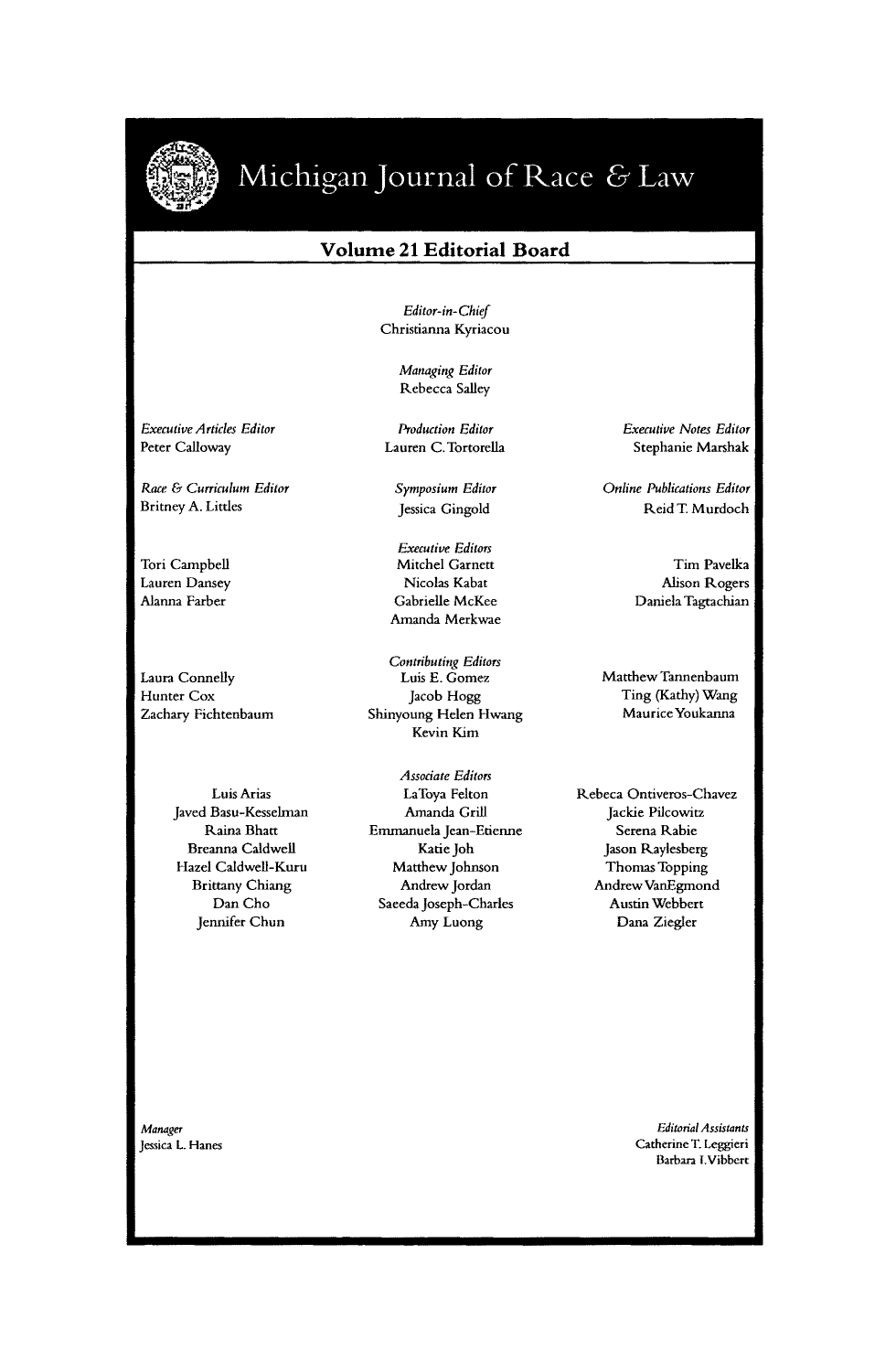$\label{eq:2} \mathcal{L}(\mathcal{L}^{\text{max}}_{\mathcal{L}}(\mathcal{L}^{\text{max}}_{\mathcal{L}})) \leq \mathcal{L}(\mathcal{L}^{\text{max}}_{\mathcal{L}}(\mathcal{L}^{\text{max}}_{\mathcal{L}}))$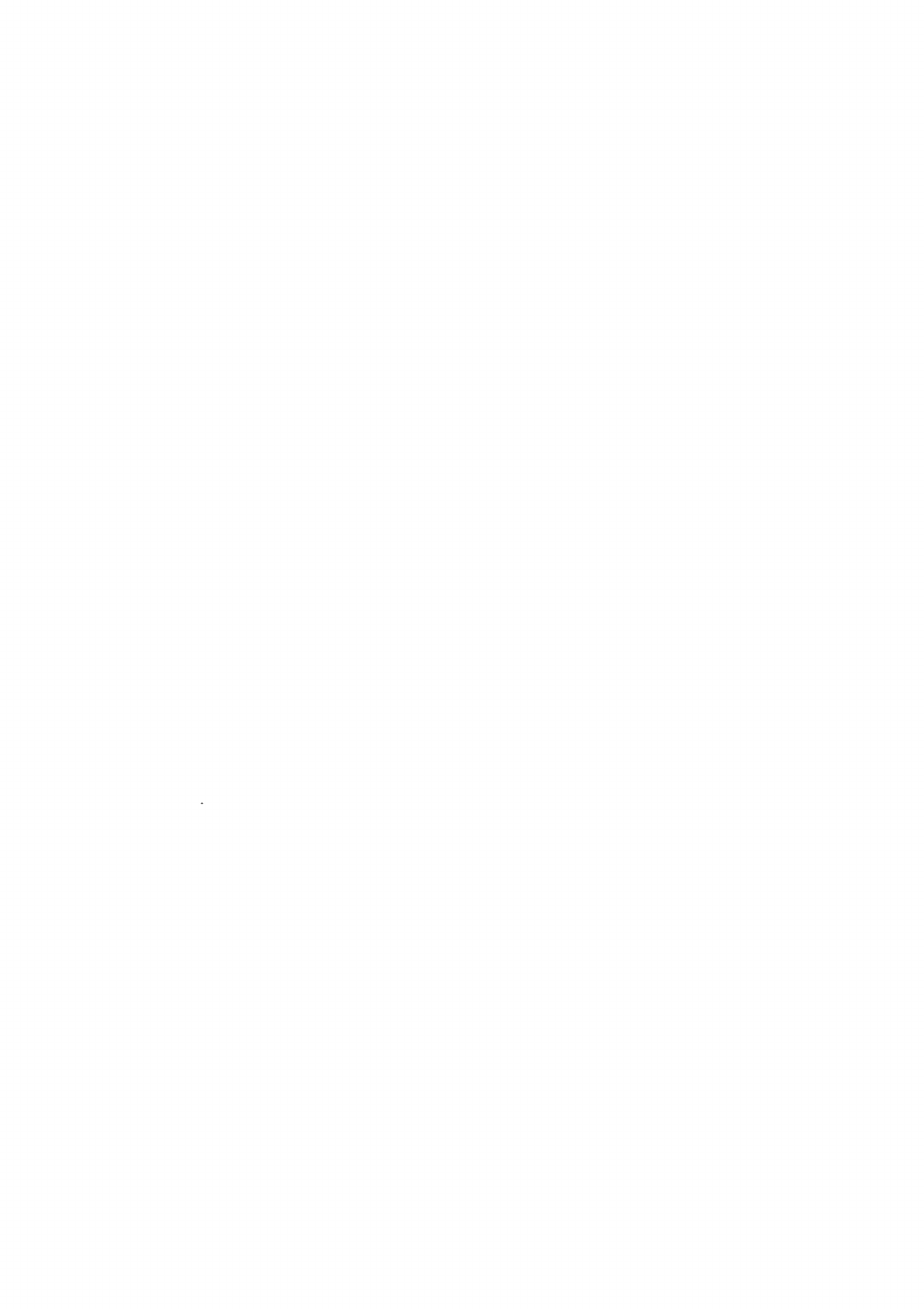# **MICHIGAN** *Fall <sup>2015</sup>* **JOURNAL OF ISSUE 1 RACE & LAW**

**VOLUME** 21



## **ARTICLES**

| Habermas, the Public Sphere,<br>and the Creation of a Racial Counterpublic<br>Guy-Uriel Charles |
|-------------------------------------------------------------------------------------------------|
|                                                                                                 |
| Barriers to the Ballot Box:                                                                     |
| <b>Implicit Bias and Voting Rights</b>                                                          |
| in the 21st Century                                                                             |
| Arusha Gordon                                                                                   |
|                                                                                                 |
| Strip Searching in the Age of Colorblind Racism:                                                |
| The Disparate Impact of Florence v. Board of Chosen                                             |
| Freeholders of the County of Burlington                                                         |
|                                                                                                 |
|                                                                                                 |
|                                                                                                 |
|                                                                                                 |
| <b>ESSAY</b><br>Without Representation, No Taxation:                                            |
| Free Blacks, Taxes, and Tax Exemptions                                                          |
| Between the Revolutionary and Civil Wars                                                        |
|                                                                                                 |
| <b>NOTES</b>                                                                                    |
| Cross-Racial Identifications:                                                                   |
| Solutions to the "They All Look Alike" Effect                                                   |
|                                                                                                 |
| Schooling the Police:                                                                           |
| Race, Disability, and the Conduct<br>of School Resource Officers                                |